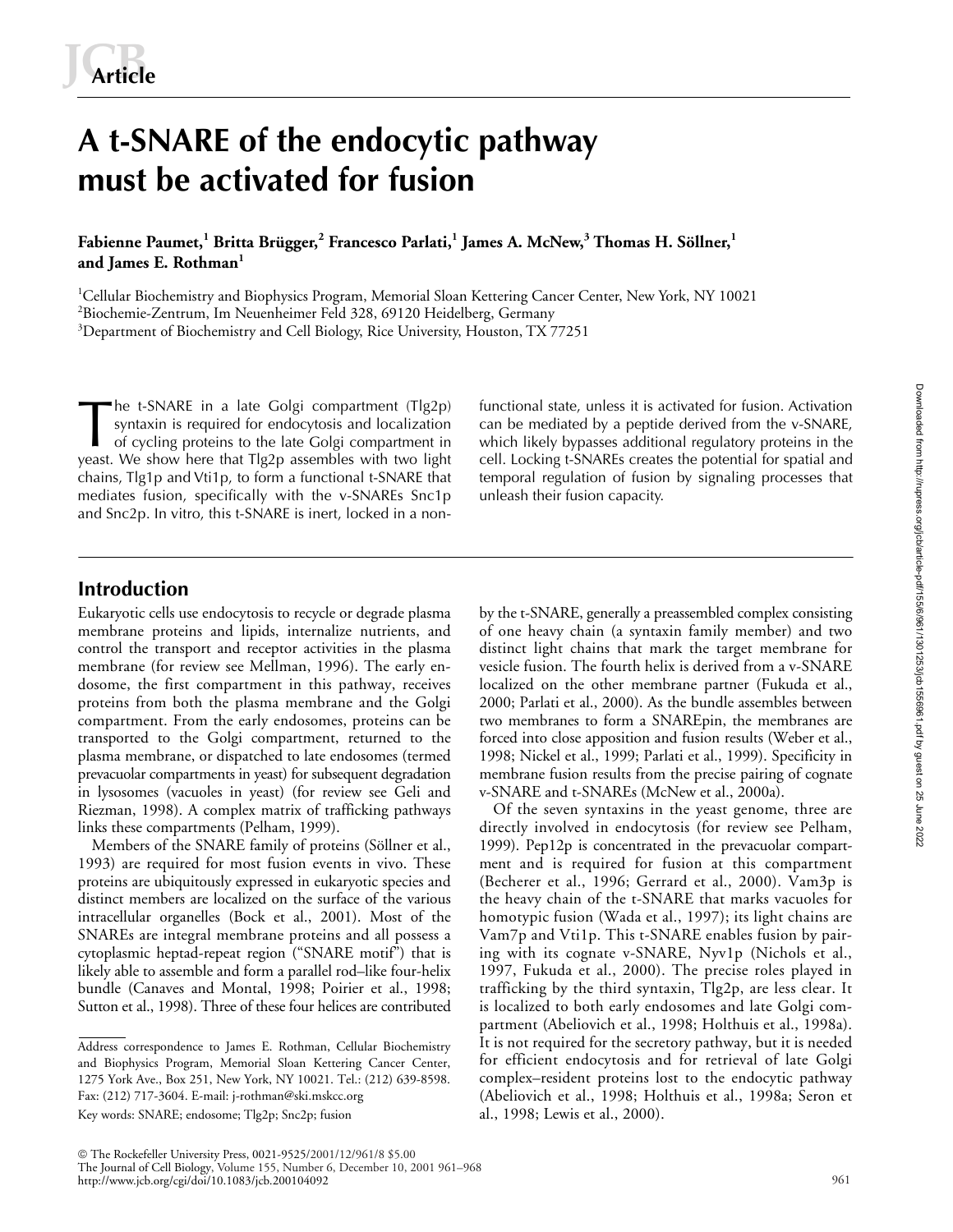Here, we investigate the fusion potential of the endocytic syntaxin, Tlg2p. Coimmunoprecipitation revealed that this syntaxin is associated with several other SNARE proteins involved in endocytosis in binary and ternary complexes containing various combinations of Tlg1p, Vti1p, and Snc2p (Abeliovich et al., 1998; Holthuis et al., 1998a; Coe et al., 1999). However, it is not known whether these four proteins constitute a single stable quaternary complex, or whether multiple complexes may exist, including other as yet unidentified SNAREs.

Vti1p is a light chain of the vacuolar t-SNARE (Fukuda et al., 2000), but it is also found in endosomes and Golgi (Fisher von Mollard et al., 1997; Lupashin et al., 1997). Snc2p, the v-SNARE used in Golgi complex to plasma membrane fusion (Brennwald et al., 1994; Gerst, 1997; Mc-New et al., 2000a) is also required for endocytosis (Gurunathan et al., 2000). Tlg1p was first identified as an endosomal protein (Holthuis et al., 1998a). Although it was originally classified as a syntaxin, its homology is actually closer to that of a light chain or a v-SNARE (Weimbs et al., 1997). Thus, all of these SNARE proteins are known to be involved in endocytosis, and many participate in other trafficking steps as well.

### **Results**

### **Tlg2p, Tlg1p, Vti1p, and Snc2p form a functional SNARE complex**

We began by testing the simplest possibility, that Tlg2p, Tlg1p, Vti1p, and Snc2p form a single quaternary SNARE complex in which Tlg2p is the heavy chain, Tlg1p and Vti1p are the light chains of the t-SNARE and Snc2p is the cognate v-SNARE. To test this, we expressed recombinant Tlg2p, Tlg1p, Vti1p and Snc2p as his $_6$ - or glutathione *S*-transferase (GST)\*-tagged proteins in *Escherichia coli*. Tlg2p expression was improved by the truncation of the luminal domain that was previously demonstrated to be nonessential for its function (Abeliovich et al., 1998) and by a small additional NH<sub>2</sub>-terminal truncation (amino acids  $1-35$ ). Different combinations of these purified SNARE proteins were tested in binding studies to identify the binary and ternary SNARE complexes as well as the quaternary SNARE complex. All binding experiments were performed in high salt (400 mM KCl) using transmembrane proteins in the presence of detergent.

As shown in Fig. 1, the proposed light chains Vti1p and Tlg1p interact (lane 3), but Vti1p is not sufficient to pull down either the syntaxin Tlg2p or the v-SNARE Snc2p (lanes 2 and 4, respectively). In fact, binding of either SNARE also requires Tlg1p (lanes 5 and 6, respectively). No interaction is observed among Tlg2p, Vti1p and Snc2p (lane 7). Finally, all four proteins bind together, suggesting that these four proteins likely represent a complete SNARE complex (lane 8). These interactions are specific as no binding of any SNARE to GST beads was observed (unpublished data). Two ternary complexes can be formed among the set of four



Figure 1. **Tlg2p, Tlg1p, Vti1p and Snc2p form a quaternary complex.**  GST-Vti1p was immobilized on glutathione-agarose and incubated with his<sub>6</sub>-Tlg2p, his<sub>6</sub>-Tlg1p, and his<sub>6</sub>-Snc2p as indicated. Bound proteins were then analyzed by SDS-PAGE and Coomassie staining (lanes  $1-8$ ). For comparison, purified his $_6$ -Tlg1p, his $_6$ -Tlg2p, and his<sub>6</sub>-Snc2p were loaded on lanes 9, 10, and 11, respectively. Note that the weak band for Snc2p is due to its poor Coomassie staining (McNew et al., 2000a).

SNAREs, (a) Tlg2p/Tlg1p/Vti1p and (b) Tlg1p/Vti1p/ Snc2p. Tlg2p is a syntaxin homologue and by definition should be a constituent of the t-SNARE, whereas Snc2p is a v-SNARE and should be on the vesicle membrane (Fukuda et al., 2000). Tlg2p/Tlg1p,Vti1p therefore likely represents the physiological t-SNARE complex.

This deduction was confirmed by testing the function of this complex in the liposome fusion assay (Weber et al., 1998). We reconstituted the proposed t-SNARE (Tlg2p/ Tlg1p,Vti1p) into "acceptor" liposomes and the proposed v-SNARE Snc2p into fluorescent "donor" liposomes (Fig. 2 A). Donor liposomes contain NBD-PE and rhodamine-PE derivatives at trace levels. The fluorescence of NBD is quenched by the close proximity of rhodamine in the same bilayer. Fusion with the bilayer of nonfluorescent acceptor liposomes separates the two fluorophores, resulting in an increase of NBD fluorescence, which can be converted according to a calibration curve to measure the efficiency of fusion (Parlati et al., 1999).

When the acceptor t-SNARE liposomes (containing Tlg2p, Tlg1p, and Vti1p) were simply incubated with the donor v-SNARE liposomes (containing Snc2p), no fusion was observed (Fig. 2 C). One possible explanation for this surprising result could be that this t-SNARE is intrinsically unreactive, and relies on additional proteins in the cell to activate it for fusion. Indeed, some t-SNAREs are known to be subject to regulation in vivo (for review see Gonzalez and Scheller, 1999). In particular, the mammalian plasma membrane syntaxin 1 is kept in a closed conformation when its  $NH_2$ -terminal regulatory domain folds back on its coil region, stabilized by the regulatory protein n-Sec1 (Misura et al., 2000; Yang et al., 2000). The exocytic t-SNARE syntaxin 1/SNAP-25 fuses slowly because it pairs slowly with the cognate v-SNARE vesicle-associated membrane protein (VAMP)2. SNAREpin assembly is accelerated when the  $NH_2$ -terminal domain is removed, increasing the rate of fusion (Parlati et al., 1999). This exocytic t-SNARE can also be activated by binding a peptide

<sup>\*</sup>Abbreviations used in this paper: GST, glutathione *S*-transferase; Tlg, t-SNARE in a late Golgi compartment; VAMP, vesicle-associated membrane protein.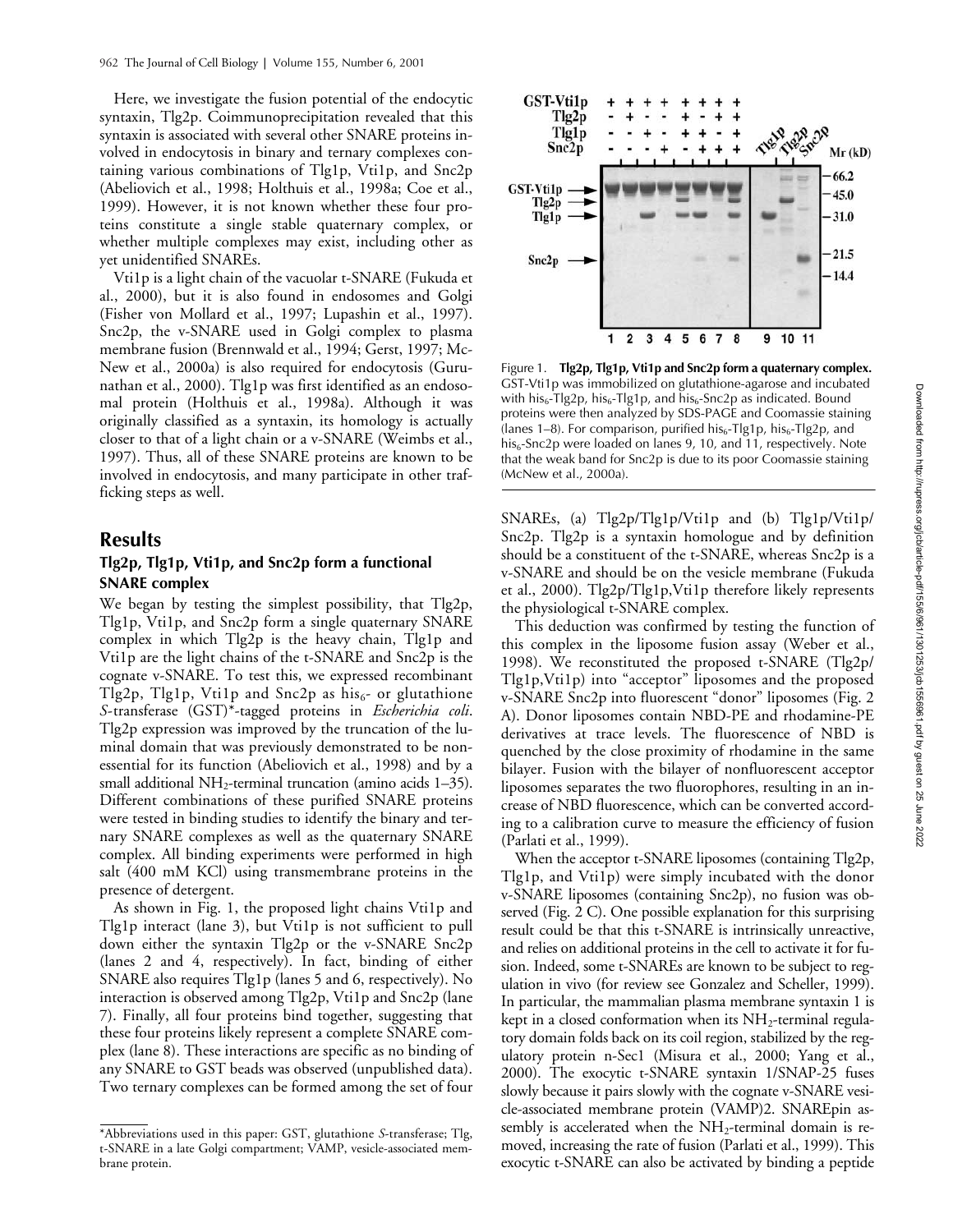

Figure 2. **Tlg2p, Tlg1p, Vti1p, and Snc2p form a functional fusogenic complex.** (A) Reconstitution of acceptor and donor liposomes. 10% (4.5  $\mu$ l) of acceptor liposomes (lane 1) and 100% (5  $\mu$ l) of donor liposomes (lane 2) used in a typical fusion reaction were analyzed by SDS-PAGE and Coomassie blue staining. (B) Snc2-C peptide corresponds to amino acids 53–88 of the Snc2p v-SNARE. The cytosolic domain of Snc2p corresponds to amino-acids 1 to 96 of the Snc2p v-SNARE (TMD: trans-membrane domain). (C) Membrane fusion. Donor liposomes and acceptor liposomes were mixed (5:45  $\mu$ l) in a microtitre plate with either 10  $\mu$ l buffer or 5  $\mu$ l snc2-C-pept (3.5 nmol) plus 5  $\mu$ l buffer, or with 5  $\mu$ l snc2-C-pept (3.5 nmol) plus 5 µl snc2p cytosolic domain (6 nmol) as indicated. The plate was transferred to a 37°C fluorescent plate reader and NBD fluorescence was monitored. The results were converted to rounds of fusion as described (Parlati et al., 1999).

corresponding to the membrane-proximal COOH-terminal half of its cognate v-SNARE, VAMP2. The v-SNARE then displaces the peptide and fusion occurs. Peptide binding changes the conformation of the t-SNARE, switching the cognate membrane–proximal region of the COOH terminus of SNAP-25 from a protease-sensitive to a protease-resistant and presumably helical state (unpublished data).



Figure 3. **The Snc2-C peptide binds and activates the t-SNARE complex.** Acceptor and donor liposomes were incubated with Snc2-C peptide (called t\* and v\*, respectively) or buffer (called t and v, respectively) overnight at  $4^{\circ}$ C and then refloated to remove the free peptide. Fusion reactions were performed with these liposomes: 45  $\mu$ l of t\* plus 5  $\mu$ l of v\* (t\*+v\*); 45  $\mu$ l of t\* plus 5  $\mu$ l of v (t\*+v); 45  $\mu$ l of t plus 5  $\mu$ l of v\* (t+v\*), 45  $\mu$ l of t plus 5  $\mu$ l of v (t+v); or 45  $\mu$ l of t plus 5  $\mu$ l of v plus 3.5 nmol of Snc2-C-pept (t+v+Snc2-C-pept). The plate was then transferred to a 37°C fluorescent plate reader and NBD fluorescence was monitored and converted to rounds of fusion. Note that the maximum signal is lower than usual (compare Fig. 2 C) likely due to some snc2-C-pept dissociation from t\* during the refloatation.

Therefore, we tested whether the analogous peptide from Snc2p could similarly activate the proposed endosomal t-SNARE, Tlg2p/Tlg1p,Vti1p. When this peptide (Fig. 2 B; named snc2-C-pept) is added, the donor and acceptor liposomes now fuse efficiently, reaching 1.6 rounds of fusion in 2 h (Fig. 2 C). As expected, the addition of the entire Snc2p-cytosolic domain (outlined in Fig. 2 B) completely inhibits this fusion. This implies that peptide bound to t-SNAREs is displaced by v-SNAREs, and confirms that free t-SNAREs on the acceptor liposomes must be available to interact with v-SNAREs of donor liposomes for fusion to occur. This also shows that snc2-C peptide is not intrinsically fusogenic. Under no conditions did the v-SNARE or t-SNARE liposomes fuse with protein-free liposomes (unpublished data). In addition, the snc2-C-pept is not able to activate another functional complex, the Golgi compartment t-SNARE Sed5p/Sec22p, Bos1p (unpublished data).

These results show that Snc2p and Tlg2p/Tlg1p,Vti1p can form a functional SNAREpin. A formal possibility is that one or more of the SNAREs expressed in and purified from *E. coli* may not be correctly folded. However, when Tlg2p, Tlg1p, and Vti1p are coexpressed in bacteria, fusion still requires snc2-C peptide (unpublished data). Furthermore, Vti1p and Snc2p are functional in other contexts (Fukuda et al., 2000; McNew et al., 2000a) and are evidently capable of forming the ternary t-SNARE and the quaternary v/t-SNARE complex in solution (Fig. 1).

### **The snc2-C peptide directly activates the t-SNARE complex**

Since the activating peptide corresponds to the COOHterminal part of the v-SNARE core, it is expected to act by binding to the corresponding portion of the t-SNARE. If this were the case, preincubation with peptide should preactivate the t-SNARE liposomes but not the v-SNARE liposomes, and the t-SNARE liposomes should remain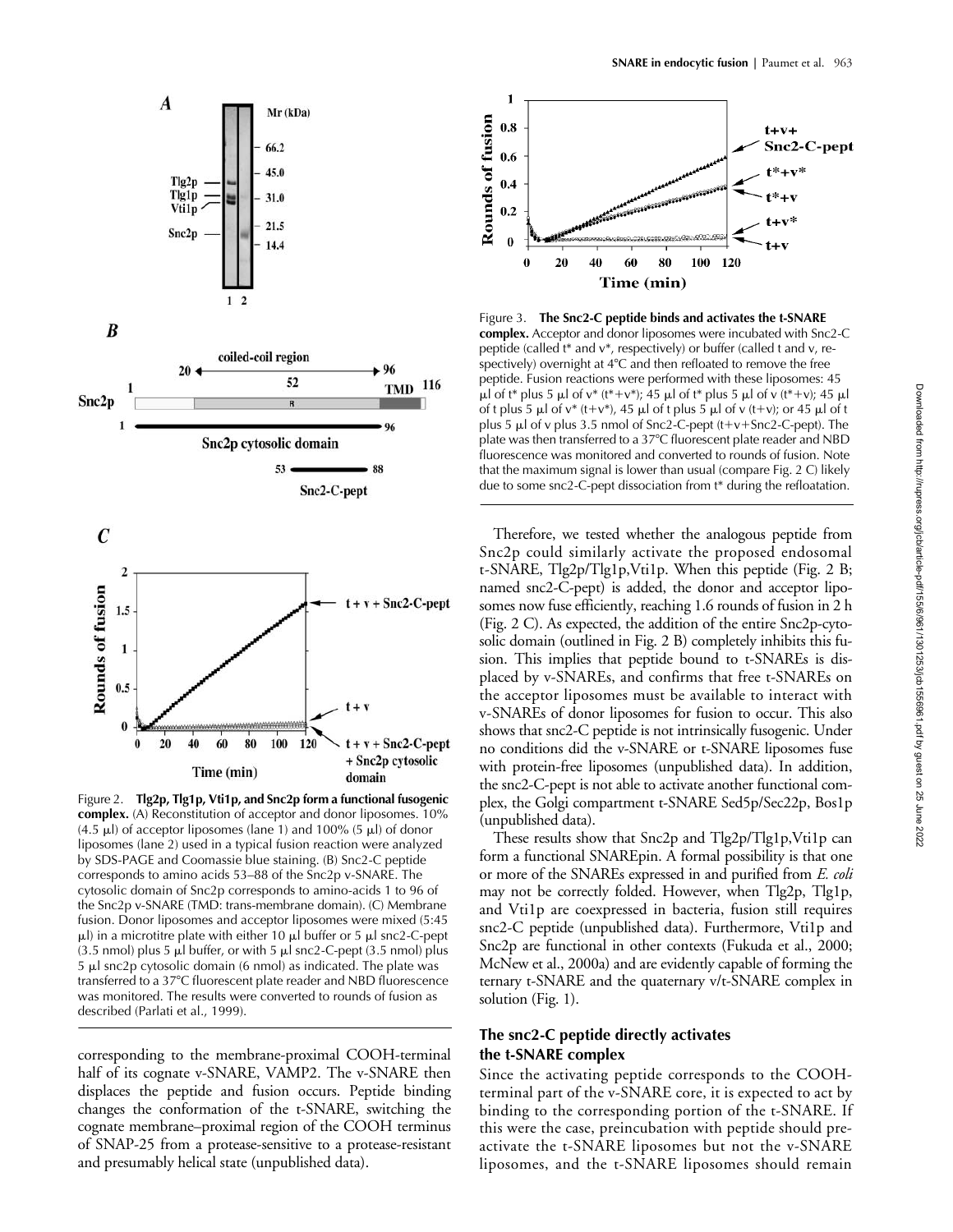

Figure 4. **The effect of the Snc2-C peptide is concentration dependent and saturable.** Donor  $(5 \mu)$  and acceptor liposomes  $(45 \mu)$  were mixed in a microtitre plate in the presence of increasing amounts of peptide (from 0 to 2.6 nmol). The plate was then transferred to a 37°C fluorescent plate reader and NBD fluorescence was monitored and converted to rounds of fusion. Peptide/t-SNARE molar ratio was calculated and plotted as well as the fusion rate obtained after 2 h.

activated subsequently, even in the absence of further peptide. To test this, t-SNARE or v-SNARE liposomes were separately incubated either with Snc2-C peptide (termed t\* and v\* liposomes, respectively), or with buffer as control. Then, the donor or acceptor liposomes were reisolated by flotation to remove free peptide and tested in the fusion assay. Indeed, the preincubated  $t^*$  liposomes are activated and remain so after reisolation (Fig. 3) but v\* liposomes are not fusion competent (assayed with t-liposomes). This result directly established that the peptide targets the t-SNARE and not the v-SNARE. The slightly reduced fusion efficiency of t\* liposomes compared with standard fusion reactions containing excess free Snc2-C peptide (Fig. 3;  $t+v+snc2-C$ -pept) is likely due to some

dissociation of the snc2-C-pept from the  $t^*$  liposomes during their reisolation.

As expected for a stoichiometric binding reaction, the activation of fusion is saturable with respect to peptide concentration, and approximately one peptide per t-SNARE is needed for maximal activation of fusion (Fig. 4).

### **Topological restriction of fusion based on an endosomal SNARE complex**

All three members of this endosomal t-SNARE contain transmembrane domains. To test whether in this case, as in others (Parlati et al., 2000), there is topological restriction of fusion, we tested all possible combinations in which any three SNAREs are reconstituted in acceptor vesicles while the fourth, remaining SNARE, is reconstituted in the donor population. Additionally, we prepared all combinations in which Tlg2p and any one other SNARE reside in the acceptor liposomes with the other two in the donor liposomes (Fig. 5). Fusion was tested both in the presence and in the absence of the snc2-C peptide.

Fusion was only observed when Tlg2p, Tlg1p, and Vti1p were reconstituted in the same bilayer with Snc2p in the opposing bilayer, and further only when the C-peptide was added (Fig. 5). This confirms the uniqueness of Tlg2p/Tlg1p,Vti1p as the functional t-SNARE and specifically assigns to Snc2p the role of v-SNARE in this quaternary complex. This was of special interest because the binding assay revealed that two ternary complexes can be formed in detergent micellar solution (Vti1p/Tlg1p/Tlg2p and Vti1p/Tlg1p/Snc2p; see Fig. 1), but topological restriction shows that the latter complex cannot function as a t-SNARE with Tlg2p as a v-SNARE.

### **Specificity of fusion with the t-SNARE Tlg2p/Tlg1p,Vti1p for the cognate v-SNARE**

The fusion activity of all of the potential v-SNAREs encoded in the yeast genome was tested by independently re-

Figure 5. **Topological restriction of the endocytic SNARE complex.** Different combinations of proteins were reconstituted in acceptor liposomes (A) and in donor liposomes (D) as indicated. Reconstitution efficiency was analyzed by SDS-PAGE followed by Coomassie staining (right,  $-10\%$  of acceptor liposomes and 100% of donor liposomes). Three to one combinations are represented on the top, whereas two to two combinations are on the bottom. The acceptor and donor liposomes were mixed  $(45:5 \mu l)$  as indicated in the presence of snc2-C-pept (3.5 nmol) and the increase of fluorescence was monitored over 120 min. Fluorescence values were converted to rounds of fusion as described (Parlati et al., 1999).

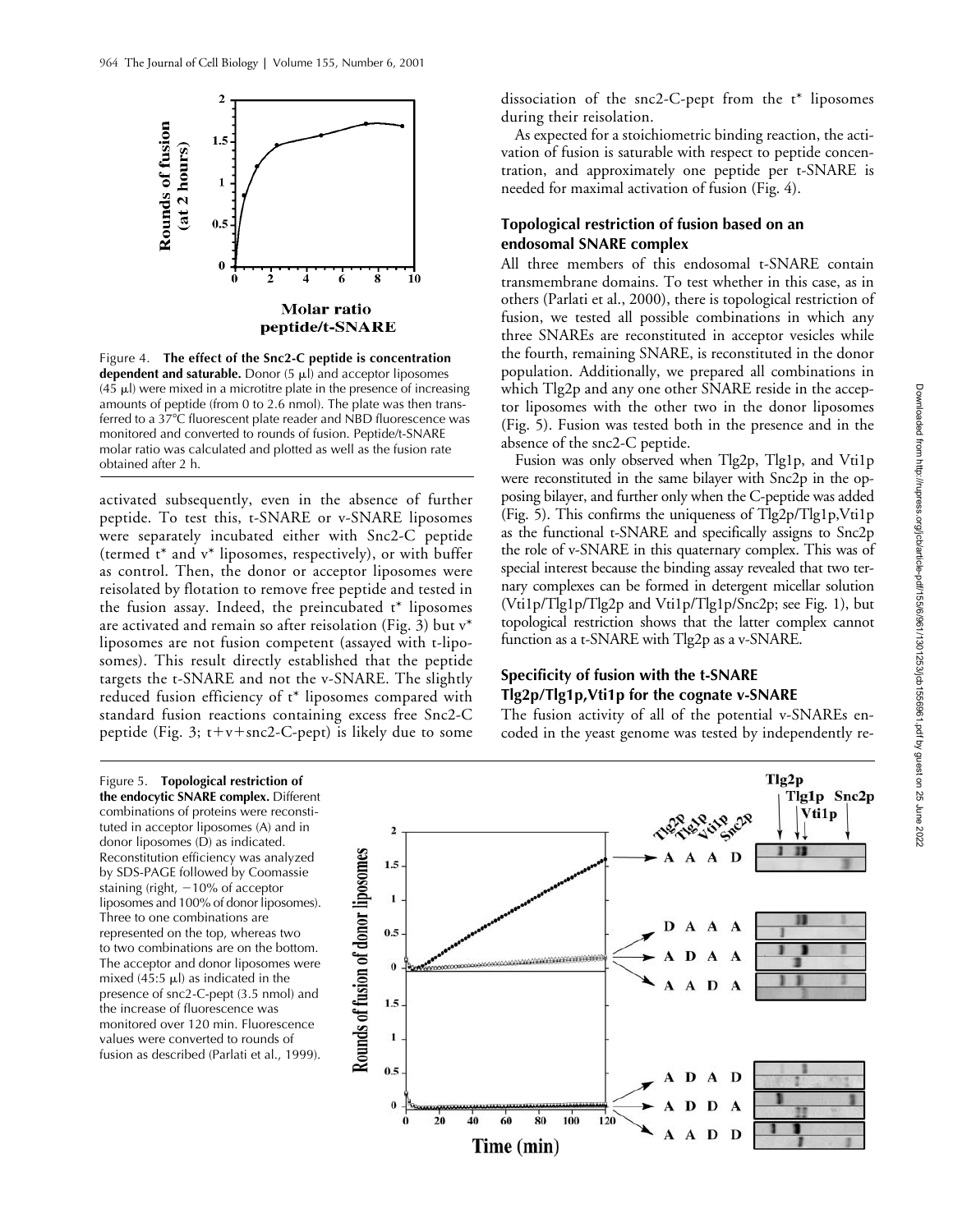

Figure 6. **Specificity of fusion between the endocytic t-SNARE and all potential v-SNAREs.** (A) Fusion between reconstituted t-SNARE liposomes and reconstituted potential v-SNARE liposomes in the presence of Snc2-C peptide. Snc2-C-pept (3.5 nmol per reaction) was added to all reactions. (B) Fusion between reconstituted t-SNARE liposomes and reconstituted potential v-SNARE liposomes in the presence of each corresponding peptide. Peptides corresponding to the potential v-SNARE (Table I; 3.5 nmol per reaction) were added to all reactions. The extent of fusion at 120 min was normalized to the amount of cognate v-SNARE fusion (Snc2p; black bars). Fusion with protein free liposomes (0.0434 rounds) was subtracted from all the fusion results. The maximal extent of fusion (100%) with Snc2p donor liposomes and snc2-C-pept was 0.977 rounds (A), and 0.934 rounds (B). Ykt6p was anchored to the membrane by the attachment of a synthetic geranylgeranyl lipid anchor as described (McNew et al., 2000b).

constituting each SNARE into donor liposomes and incubating them with Tlg2p/Tlg1p,Vti1p t-SNARE acceptor liposomes. Fusion was tested both in the presence or absence of the snc2-C peptide. No fusion activity was observed without the snc2-C peptide with any potential v-SNARE (unpublished data). In the presence of snc2-C peptide, significant fusion was seen with both Snc1p and Snc2p as v-SNAREs, but not with any other potential v-SNARE (Fig. 6 A). Snc2p is very similar to Snc1p and they are largely interchangeable functionally, since only when both genes are deleted is viability compromised (Protopopov et al., 1993). Each potential v-SNARE was also tested for fusion in the presence of a C-peptide based upon its own sequence (Table I). Even so, only the Snc2p and Snc1p liposomes were able to fuse with Tlg2p/Tlg1p,Vti1p acceptor liposomes (Fig. 6 B).

### **Discussion**

It has been shown previously that functional yeast t-SNAREs marking the Golgi compartment, the plasma membrane, and the vacuole are each composed of a distinct heavy chain from the syntaxin family and, depending on the particular membrane, one or two nonsyntaxin light chains (Fukuda et al., 2000; McNew et al., 2000a; Parlati et al., 2000). The architecture of the endosomal t-SNARE further establishes the generality of this concept with Tlg2p as the heavy chain and Tlg1p and Vti1p as its two light chains, respectively, functioning exclusively with Snc2p as its v-SNARE. Moreover, only one topological arrangement of these four proteins between two membranes results in a fusogenic complex, establishing their roles as t-SNARE and v-SNARE, and extending the concept of topological restriction (Parlati et al., 2000).

In yeast, the 21 SNARE proteins have been grouped into four different categories defined by the sequence homology in the SNARE motif: the syntaxins (Ufe1p, Sso1p, Sso2p, Sed5p, Pep12p, Tlg2p, and Vam3p), the Bet1p group (Sec9p-C, Spo20p-C, Vam7p, Bet1p, Sft1p, and Tlg1p), the Bos1p group (Sec9p-N, Spo20p-N, Vti1p, Bos1p, Gos1p, and Sec20p), and a fourth group termed R-SNAREs (Snc1p, Snc2p, Nyv1p, Sec22p, and Ykt6p) (Pelham, 2001; note Sec9p and Spo20p, like their animal homologue SNAP-25, have two SNARE motifs, C and N). All results to date indicate that fusogenic SNARE pins must contain one subunit from each group: t-Sso1p/Sec9p and v-Snc1p or v-Snc2p at the plasma membrane (McNew et al., 2000a); t-Sed5p/Sec22p,Bos1p and v-Bet1p at the Golgi compartment (Parlati et al., 2000); and t-Vam3p/Vam7p,Vti1p and v-Nyv1p at the vacuole (Fukuda et al., 2000). The endosomal t-SNARE also fits this rule, suggesting that it has a concrete structural basis which can be used to predict additional fusogenic SNARE complexes. However, the unique v-SNARE within a particular complex (i.e., based on topological restriction) can be drawn either from the R-SNARE group (Snc1p or Snc2p, Nyv1p) or from the Bet1p group (Bet1p, Sft1p) and potentially (given the limited number of results to date) from the Bos1p group.

Certainly, Tlg2p, Tlg1p, and Snc2p function in endocytosis, but there is also some evidence showing that they are involved in the retrieval of proteins to the TGN from the cell surface or endosomes (Abeliovich et al., 1998; Holthuis et al., 1998b; Seron et al., 1998; Gurunathan et al., 2000; Lewis et al., 2000). These functions are of course related in that endosomes play an important role in maintaining the steady-state distribution of late Golgi membrane proteins (Conibear and Stevens, 1998). Therefore, it is possible that the fusogenic SNARE complex we have identified here, t-Tlg2p/Tlg1p,Vti1p and v-Snc1p or Snc2p, is involved in more than just one trafficking step. Indeed, this complex is also required in TGN homotypic fusion (Brickner et al., 2001, this issue).

Our results imply that the fusion activity of this endomal t-SNARE is intrinsically switched "off" due to auto-inhibi-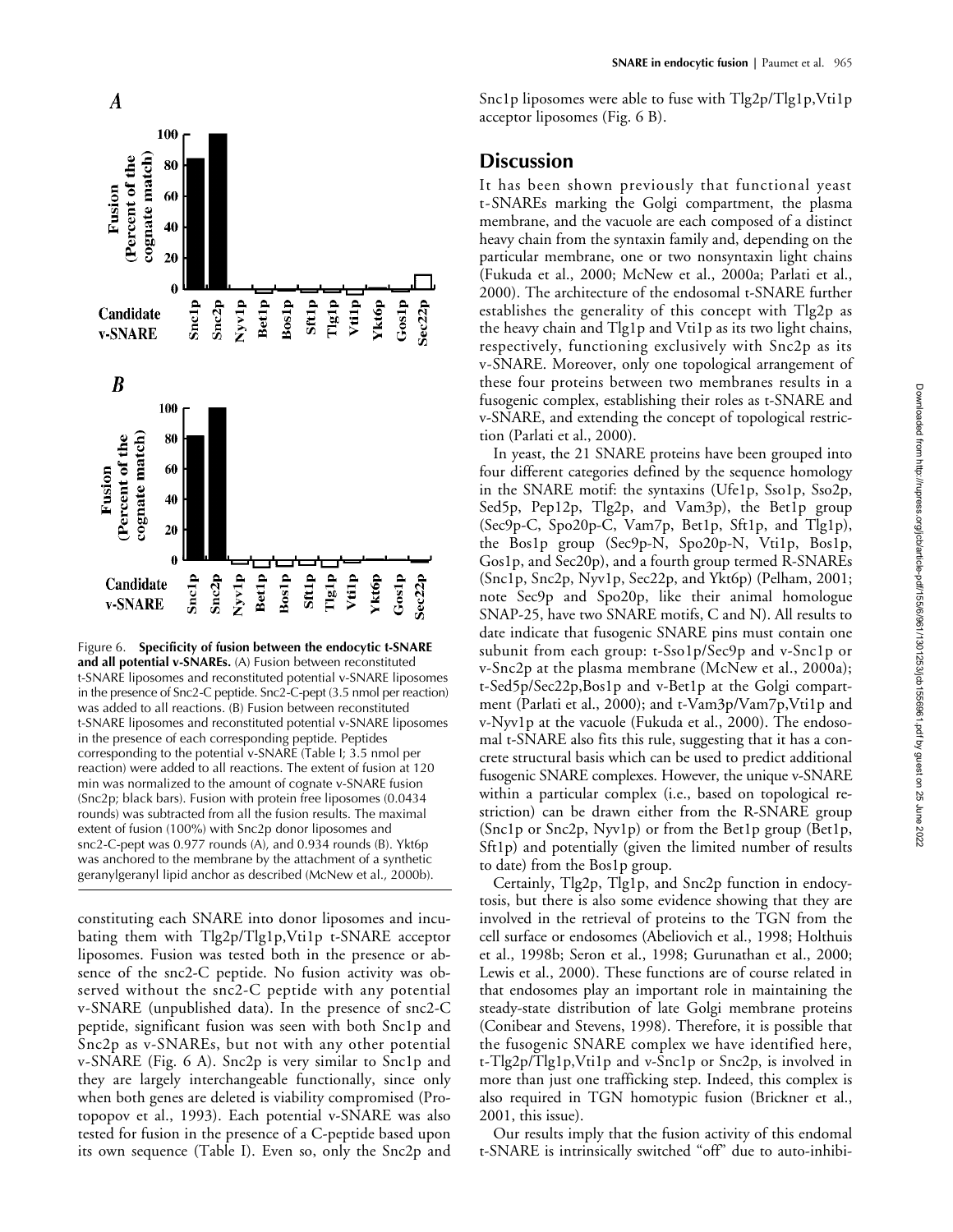#### Table I. **C-peptide alignment**

| <b>Name</b>   | Sequence                                                             | Identity |
|---------------|----------------------------------------------------------------------|----------|
|               |                                                                      | $\%$     |
| Snc2-C-pept   | 53 GERLTSIEDKA DNLAISAQGFKRGAN RVRKQMWWKD <sup>88</sup>              | 100.0    |
| Snc1-C-pept   | <sup>54</sup> GERLTSIEDKA DNLAVSAQGFKRGAN RVRKAMWYKD <sup>89</sup>   | 91.6     |
| Nyv1-C-pept   | <sup>191</sup> QERVSLLVDKT SQLNSSSNKFRRKAV NIKEIMWWQK <sup>226</sup> | 30.5     |
| Ykt6-C-pept   | <sup>166</sup> GEKLDNLVDKS ESLTASSKMFYKQAK KSNSCC <sup>197</sup>     | 28.1     |
| Vam7-C-pept   | <sup>285</sup> NELLTALEDDV DNTGRRLQIANKKAR HFNNSA <sup>316</sup>     | 28.1     |
| $Tlg1-C-pept$ | <sup>167</sup> GQLLDNMDEGM DGVVNKLARGRRQLE WVYEKNKEKY <sup>202</sup> | 16.6     |
| Sec22-C-pept  | <sup>157</sup> GDSLDKMSDMS SSLKETSKRYRKSAQ KINFDLLISQ <sup>192</sup> | 13.8     |
| Bos1-C-pept   | <sup>187</sup> NKILSKVQDRM SNGLRTLGVSEQTIT SINKRVFK <sup>220</sup>   | 11.7     |
| Gos1-C-pept   | <sup>170</sup> SNVLNTANNKV LQTLQRIPGVNQLIM KINTRR <sup>201</sup>     | 9.3      |
| Sft1-C-pept   | 42SSVINQMTDSL GSMFTDIKNSSSRLT RSLKAGNSIW <sup>77</sup>               | 8.3      |
| Vti1-C-pept   | <sup>159</sup> RETLENARQTL FQADSYVDKSIKTLK TMTRRLVA1 <sup>92</sup>   | 5.8      |
| Bet1-C-pept   | <sup>87</sup> NQTIDQLGDTF HNTSVKLKRTFGNMM EMARRSGIS <sup>121</sup>   | 5.7      |

The sequence of each peptide corresponds to the COOH-terminal half of the core domain. In bold are the amino acids that are identical to snc2-C-pept. The percentage of identity with snc2-C-pept is indicated on the right.

tion. Its fusion activity can be unleashed by binding a peptide corresponding to the COOH-terminal part of the cognate v-SNARE. The capacity to switch the endosomal t-SNARE "on" is specific for peptide derived from its cognate v-SNARE, and when activated the endosomal t-SNARE will only fuse with its cognate v-SNARE Snc1/2p and no other potential v-SNARE encoded in the genome of yeast. Most likely peptide binding conformationally switches the endosomal t-SNARE from "off" to "on" states when it binds, as it does for the neuronal exocytic t-SNARE (unpublished data).

The intrinsic inactivity of the endosomal t-SNARE is a significant finding because it implies that cells must possess mechanisms to activate it for fusion. Presumably, peptide binding throws the switch by tapping into a mechanism that is physiologically reserved for certain regulatory proteins. Indeed, a very recent study showed that Tlg2p is locked in an inactive state, unable to bind its light chains Tlg1p and Vti1p, unless Vps45p is present (Bryant and James, 2001). Interestingly, none of the other t-SNAREs tested to date show a strict requirement for peptides to be functional in the in vitro fusion assay (Fukuda et al., 2000; McNew et al., 2000a; Parlati et al., 2000), suggesting that the endosomal t-SNARE might be auto-inhibited to a greater extent.

Of course, regulatory proteins in the cell could tip the balance further toward (or against) the "off" state. Snc1/2p is the sole example to date of a multifunctional v-SNARE. Snc2p is required in the endocytic pathway (in association with t-Tlg2p/Tlg1p,Vti1p) as well as for fusion of secretory vesicles with the plasma membrane (in association with t-Sso1p/Sec9p [McNew et al., 2000a]). Thus, a single v-SNARE suffices for fusion with the plasma membrane and with the two compartments with which the cell surface interfaces for endocytosis and secretion, early endosomes and late Golgi compartment. This neatly solves the problem of how the v-SNAREs are recycled among these compartments. If the only source of specificity for vesicle targeting in these pathways were SNARE pairings, this would imply that the pattern of transport among these compartments could be relatively random. Interestingly, this pattern is extremely complex (Pelham, 1999) and since, in contrast to the genes and organelles in the secretory pathway which are essential, the entire pathway is not essential in yeast (Holthuis et al.,

1998b), it is not inconceivable that even a random pattern in these pathways might suffice and would certainly cause no harm. Therefore, it is unclear whether the large number of transport links among endocytic compartments (Pelham, 1999) is due to an equal number of uniquely specific fusion steps, or whether movement could be more random than that. The latter would require a smaller genetic load, but would also result in less overall efficiency in endocytosis.

If the transport pattern were precise, how could the cell direct Snc2p-containing v-SNARE vesicles to one versus another of its potential target membranes? The tight autoregulation of the endosomal t-SNARE, so that its fusion activity is intrinsically locked-up, would be important in this connection. If there is a lock then there is presumably a key, and a simple possibility is that Snc2p-containing vesicles in the cell have additional proteins encoding their origin that act as keys to preferentially unlock one or another different t-SNARE at one or another different target membrane, adding a further level of specificity. Such a "key–lock" system could certainly include such Sec1 family proteins as Vps45p, but also rab GTPase switch proteins or cognate tether proteins (Mellman and Warren, 2000; Zerial and McBride, 2001). Each of the two different t-SNAREs so far known to be fusogenic with v-Snc2p (or Snc1p) has a distinct Sec1 family member: t-Sso1p/Sec9p functions with Sec1p (Carr et al., 1999) and t-Tlg2p/Tlg1p,Vti1p with Vps45p (Nichols et al., 1998). Additional elements, such as cytoskeletal structures, may also play a less direct role in directing Snc2pcontaining v-SNARE vesicles to different target membranes. Further studies are needed to establish the extent to which the plasma membrane–endosomal compartments–TGN network operates according to stochastic or deterministic principles.

## **Materials and methods**

### **Peptides**

Peptides presented on Table I were synthesized by the Microchemistry Core Facility of Memorial Sloan Kettering Cancer Institute. All peptides were dissolved in 10 mM HCl and then diluted in reconstitution buffer (25 mM Hepes-KOH, pH 7.4, 100 mM KCl, 10% glycerol) to a concentration of  $\sim$ 3 mg/ml.

### **Plasmid constructs**

The coding sequence of truncated Tlg2p (amino acids 36–335) was amplified by PCR from *Saccharomyces cerevisiae* genomic DNA (Novagen) with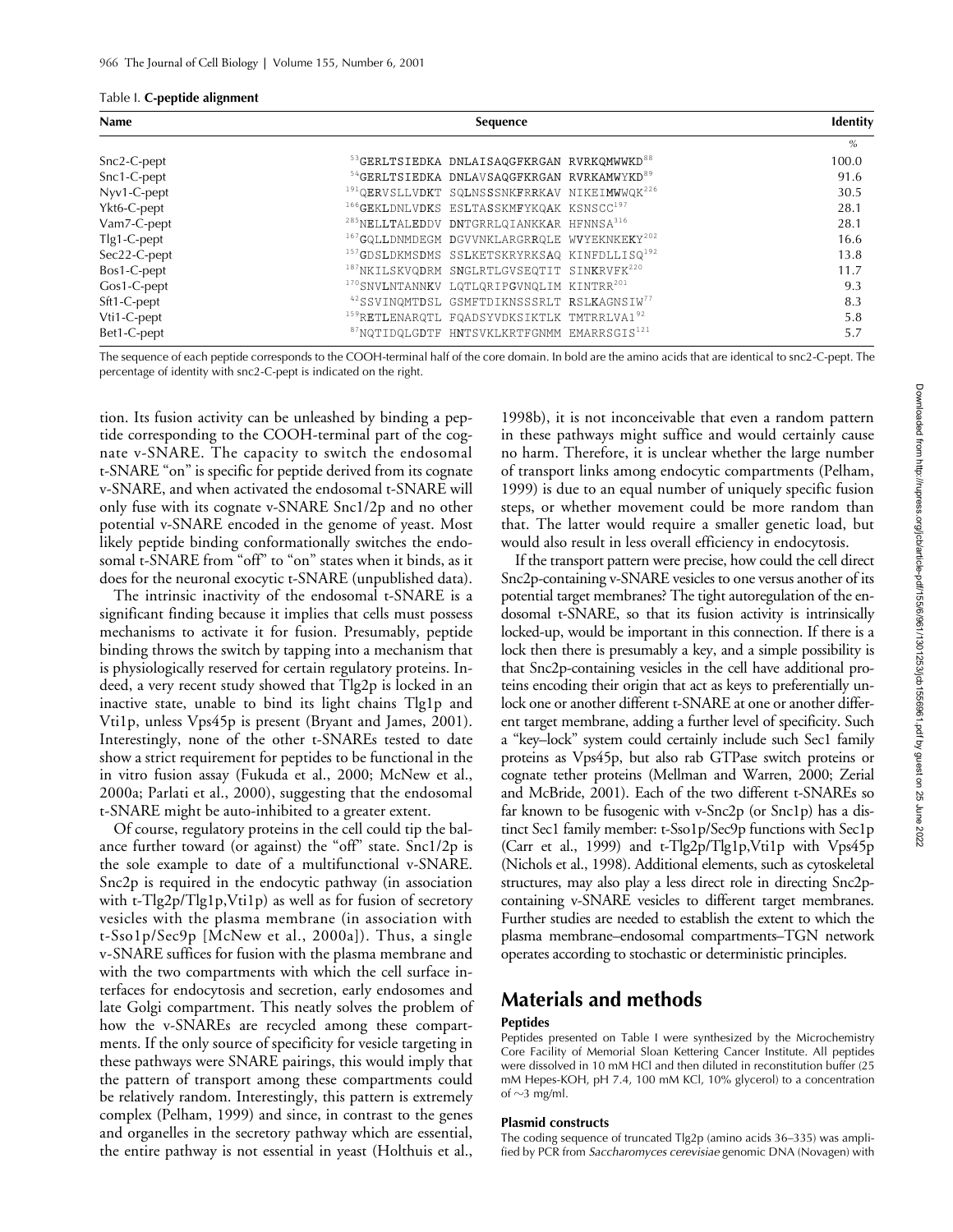primers FO34 (GGGCATATCATATGTTTAGAGATAGAACTAAT) and FO11 (CGGGATCCTCATTTCAACATAACAAAGAA). The PCR product was digested with NdeI and BamH1 and ligated either in pET28a vector (Novagen) resulting in FD7, or in pGEX-2T (Amersham Pharmacia Biotech) resulting in FD13. The coding sequence of full-length Tlg1p was amplified with primers FO7 (GGGAATTCCATATGAACAACAGTGAAGATCCG) and FO8 (CGCGGATCCTCAAGCAATGAATGCCAAAAC), digested by NdeI/ BamH1 and ligated either in pET28a or in pGEX-2T resulting in FD1 and FD10, respectively. The coding sequences of Vti1p, Ykt6p, and Nyv1p were obtained as described (Fukuda et al., 2000). The coding sequences of Snc1p, Snc2p, and the cytosolic domain of Snc2p were obtained as described (McNew et al., 2000a). The coding sequences of Bos1p, Gos1p, Sft1p, Bet1p, and Sec22p were obtained as described (Parlati et al., 2000). All plasmids are propagated in  $DH5\alpha$  strain (GIBCO BRL).

### **Protein expression and purification**

Plasmids used for protein expression were transformed into the *E. coli* strain BL21 (DE3) (Invitrogen). Transformed cells were grown at 37°C to an absorbance at 600 nm of 0.7. Protein expression was induced with 1 mM IPTG (Boehringer) for 4 h at 37°C for his<sub>6</sub>-Tlg2p and his<sub>6</sub>-Tlg1p or with 0.2 mM IPTG for 2 h at  $37^{\circ}$ C for GST-Tlg2p. Then the cells were collected by centrifugation and lysed by several passages through an Avestin cell disrupter at  $>$ 10,000 psi in buffer A (25 mM Hepes-KOH, pH 7.4, 400 mM KCl, 10% glycerol, 4% Triton X-100, 5 mM β-mercaptoethanol, 1 mM PMSF). Lysates were clarified by centrifugation at 35,000 rpm (Ti45; Beckman Coulter) for 45 min. Lysates containing his-tagged proteins were bound to Ni-NTA agarose and then washed with buffer B (25 mM Hepes-KOH, pH 7.4, 400 mM KCl, 10% glycerol, 1% n-Octyl-ß-D-glucopyranoside, 5 mM -mercaptoethanol, 1 mM PMSF) containing 50 mM imidazole. Proteins were eluted with a 50 mM to 1 M imidazole gradient (in buffer B). Lysates containing GST-tagged protein were bound to glutathione agarose beads and then washed with buffer B. Tlg2p was cleaved from GST with 0.05 U/ $\mu$ l thrombin in buffer B. We produced Snc2p-his<sub>6</sub>, Snc1p-his<sub>6</sub>, and GST-Snc2p cytosolic domain as described (McNew et al., 2000a). GST-Gos1p, GST-Ykt6p, and GST-Sft1p were produced as described (McNew et al., 1998), except that GST-Sft1p was reconstituted as a GST fusion protein and thrombin cleaved on liposomes. We produced his<sub>6</sub>-Vti1p, GST-Vti1p, and GST-Nyv1p as described (Fukuda et al., 2000). his<sub>6</sub>-Bos1p, his<sub>6</sub>-Sec22p, and his<sub>6</sub>-Bet1p were also produced as described (Parlati et al., 2000). To isolate the assembled t-SNARE complex, we cotransformed the *E. coli* strain BL21 (DE3) with plasmids expressing GST-Tlg2p, his<sub>6</sub>-Tlg1p, and Vti1p. After induction, we first purified the complex via the his-tag (purification of his $_{6}$ -Tlg1p, his<sub>6</sub>-Tlg1p/Vtip, and his<sub>6</sub>-Tlg1p/Vtip/GST-Tlg2p). Then we repurified this product via the GST tag (purification of his<sub>6</sub>-Tlg1p/Vtip/GST-Tlg2p), thereby isolating only the ternary complex.

### **Protein binding assay**

For preparation of GST-Vti1p or GST affinity matrices, we proceeded as described (Fukuda et al., 2000). Briefly, lysates prepared from cells containing pGEX-Vti1 or pGEX-4T3 were incubated at  $4^{\circ}$ C for 2 h with glutathione agarose equilibrated in binding buffer C (25 mM Hepes-KOH, pH 7.4, 400 mM KCl, 10% glycerol, 1 mM DTT, and 1% Triton X-100). After several washes, beads  $(0.2 \mu \text{mol of protein})$  were incubated with a 15-fold excess of SNARE proteins in the presence of bovine serum albumin (500 μg/ml) at 4°C overnight. The beads were then washed three times with buffer C and 30 µl of binding buffer D (25 mM Hepes-KOH, pH 7.4, 100 mM KCl, 10% glycerol, 1 mM DTT, and 1% Triton X-100) was added. One eighth of each sample was mixed with Novex SDS-PAGE buffer, boiled for 5 min and resolved by SDS-PAGE.

### **Reconstitution**

For acceptor liposomes containing t-SNARE,  $\sim$ 13 nmol of Tlg2p, 13 nmol of Tlg1p, and 13 nmol of Vti1p were preincubated 20 h at 4°C. 500  $\mu$ l of the reaction were used for the reconstitution. For donor liposomes containing v-SNARE, 7.5 nmol of proteins in 100 µl were used. SNAREs were reconstituted as described, except that all the buffers used for reconstitution contained 400 mM KCl (Weber et al., 1998). The lipid components in the acceptor liposomes were 85% palmitoyl-oleoyl-phosphatidylcholine (POPC) and 15% 1,2-dioleoyl-phosphatidylserine (DOPS), corresponding to 15 mM total lipids in CHCl<sub>3</sub>. The donor liposomes contained 82% POPC, 15% DOPS, 1.5% 7-nitrobenz-2-oxa-1,3-diazole-dipalmitoyl phosphatidyl ethanolamine (NBD-DPPE), 1.5% Rhodamine-DPPE, corresponding to 3 mM total lipids in CHCl<sub>3</sub>. All lipids were obtained from Avanti Polar Lipids, Inc. The typical lipid recovery efficiency in the recovered Nycodenz fraction was  ${\sim}50\%$  for acceptor liposomes containing Tlg2p, Tlg1p, Vti1p, and  $\sim$ 30% for donor liposomes containing Snc2p.

### **Peptide binding assay**

Donor and acceptor liposomes were preincubated for 16 h at  $4^{\circ}$ C in the presence of peptide (10 times in excess). Then these liposomes were refloated and harvested as described previously (Weber et al., 1998). Bound peptide was then analyzed by fusion assay.

### **Fusion assay**

The lipids mixing assay was conducted as described (Weber et al., 1998; Parlati et al., 1999). Briefly, 45  $\mu$ l of acceptor liposomes were mixed with 5 µl of donor liposomes in a 96-well FluoroNunc microtitre plate (Nunc). For some experiments, 3.5 nmol of peptide, or buffer, or 6 nmol of cytosolic domain of Snc2p were added as indicated in figure legends. Microtitre plates were then placed in a Fluoroscan II Platereader (Labsystems) equilibrated at 37°C and NBD fluorescence was measured over 2 h at 2-min intervals (excitation 460 nm, emission 538 nm). After 2 h, 10  $\mu$ l of 2.5% wt/ vol n-dodecyl-maltoside (Boehringer) was added to dissolve the lipids and measure the maximum NBD fluorescence. The data were converted to rounds of fusion as described (Parlati et al., 1999). Note that the small decrease observed during the first 10 min of each fusion reaction is due to the temperature equilibration of the plate reader.

We wish to thank Dr. Ryouichi Fukuda for helpful discussions during this project. We also thank members of the Rothman lab, especially Thomas Melia, Lillian Fisher, and Oleg Varlamov for their helpful comments and critical reading of the manuscript.

This research was supported by a National Institutes of Health grant (to J.E. Rothman), and postdoctoral fellowships of the European Molecular Biology Organization (to B. Brugger) and of the Medical Research Council of Canada (to F. Parlati).

Submitted: 23 April 2001 Revised: 16 August 2001 Accepted: 27 September 2001

## **References**

- Abeliovich, H., E. Grote, P. Novick, and S. Ferro-Novick. 1998. Tlg2p, a yeast syntaxin homolog that resides on the Golgi and endocytic structures. *J. Biol. Chem.* 273:11719–11727.
- Becherer, K.A., S.E. Rieder, S.D. Emr, and E.W. Jones. 1996. Novel syntaxin homologue, Pep12p, required for the sorting of lumenal hydrolases to the lysosome-like vacuole in yeast. *Mol. Biol. Cell.* 7:579–594.
- Bock, J.B., H.T. Matern, A.A. Peden, and R.H. Scheller. 2001. A genomic perspective on membrane compartment organization. *Nature.* 409:839–841.
- Brennwald, P., B. Keans, K. Champion, S. Keranen, V. Bankaitis, and P. Novick. 1994. Sec9 is a SNAP-25-like component of a yeast SNARE complex that may be the effector of Sec4 function in exocytosis. *Cell.* 79:245–258.
- Brickner, J.H., J. Blanchette, G. Sipos, and R. Fuller. 2001. The Tlg SNARE complex is required for TGN homotypic fusion. *J. Cell Biol.* 155:969–978.
- Bryant, N.J., and D.E. James. 2001. Vps45p stabilizes the syntaxin homologue Tlg2p and positively regulates SNARE complex formation. *EMBO J.* 20: 3380–3388.
- Canaves, J., and M. Montal. 1998. Assembly of a ternary complex by the predicted minimal coiled-coil-forming domains of syntaxin, SNAP-25, and synaptobrevin. *J. Biol. Chem.* 273:34214–34221.
- Carr, C.M., E. Grote, M. Munson, F.M. Hughson, and P.J. Novick. 1999. Sec1p binds to SNARE complexes and concentrates at sites of secretion. *J. Cell Biol.* 146:333–344.
- Coe, J.G., A.C. Lim, J. Xu, and W. Hong. 1999. A role for Tlg1p in the transport of proteins within the Golgi apparatus of *Saccharomyces cerevisiae*. *Mol. Biol. Cell.* 10:2407–2423.
- Conibear, E., and T.H. Stevens. 1998. Multiple sorting pathways between the late Golgi and the vacuole in yeast. *Biochem. Biophys. Acta.* 1404:211–230.
- Fisher von Mollard, G.F., S.F. Nothwehr, and T.H. Stevens. 1997. The yeast v-SNARE Vti1p mediates two vesicle transport pathways through interactions with the t-SNAREs Sed5p and Pep12p. *J. Cell Biol*. 137:1511–1524.
- Fukuda, R., J.A. McNew, T. Weber, F. Parlati, T. Engel, W. Nickel, J.E. Rothman, and T.H. Söllner. 2000. Functional architecture of an intracellular membrane t-SNARE. *Nature.* 407:198–202.
- Geli, M.I., and H. Riezman. 1998. Endocytic internalization in yeast and animal cells: similar and different. *J. Cell Sci.* 111:1031–1037.
- Gerrard, S.R., B.P. Levi, and T.H. Stevens. 2000. Pep12p is a multifunctional yeast syntaxin that controls entry of biosynthetic, endocytic and retrograde